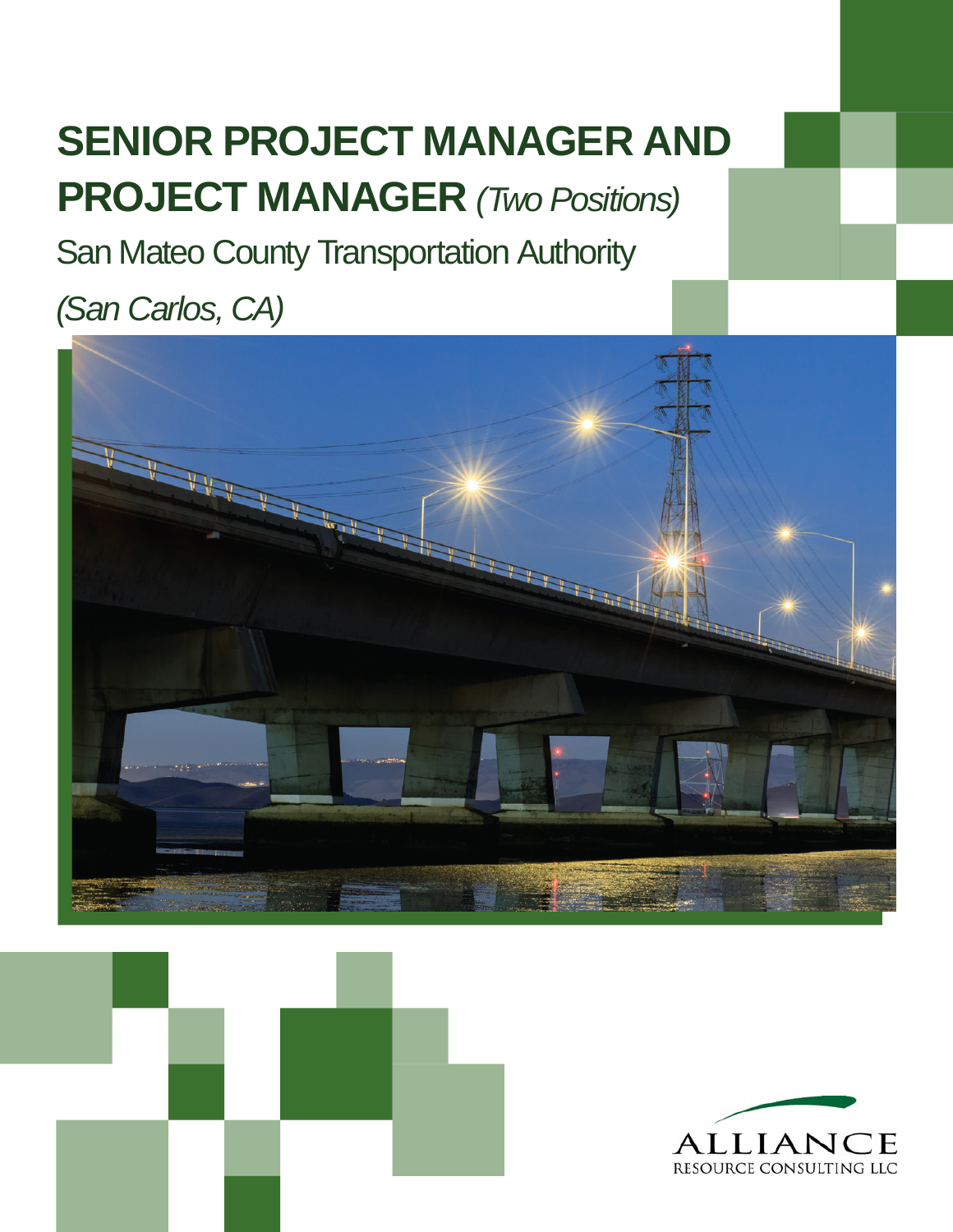



### **THE TRANSPORTATION AUTHORITY**

The San Mateo County Transportation Authority (SMCTA) plans, funds, and delivers transportation programs and projects throughout San Mateo County. It is an independent agency and is governed by an appointed board of seven directors, who are elected officials, representing the county, cities, and the San Mateo County Transit District. The SMCTA was formed in 1988 with the passage of the voter-approved half-cent sales tax for countywide transportation projects and programs, known as Measure A. The original Measure A expired on December 31, 2008. In 2004, county voters overwhelmingly approved a reauthorization of Measure A through 2033. In addition, the San Mateo County voters approved in 2018 Measure W, a new 30-year halfcent sales tax for transportation projects and programs in effect from July 1, 2019 through June 30, 2049. The TA's role is to administer the proceeds from Measure A & W to fund a broad spectrum of transportation-related projects and programs.

### **HIGHWAY**

The Transportation Authority Program team members develop, manage and administer large complex transportation projects and programs with specific emphasis on highway and roadway projects.

The purpose of this program is to reduce congestion and improve safety on highways in San Mateo County. The program divides streets and highways projects into two categories: those that will remove bottlenecks in the most congested commute corridors and those that will improve multi-modal traffic operations and safety throughout the county. Both Measure A and Measure W funding can be used for infrastructure improvements to highway network such as interchange modifications, ramp improvements, managed lanes implementation, and may include smaller bicycle and pedestrian improvements. Only Measure W funding can be used to for dedicated pedestrian and bicycle projects.

As defined by the 2004 Transportation Expenditure Plan, Measure A provides the Highway category with a 27.5 percent share of the sales tax revenue collected. Similarly, as defined by the 2018 Congestion Relief Plan, Measure W provides the Highway category with a 22.5 percent share of the sales tax revenue collected. However, four percent of the Measure W Highway program funds are set aside for [Transportation Demand Management \(TDM\)](https://www.smcta.com/node/7538) strategies that reduce countywide congestion (this equates to approximately one percent of all Measure W sales tax revenue). According to the 2020-2024 Transportation Authority Strategic Plan, both measures are projected to produce approximately \$1 billion in available funding for this program (\$429 million for the remaining 15 years of Measure A and \$614 million for the 30 year life of Measure W).

The SMCTA Board of Directors approved on December 2, 2021 funding of approximately \$114 million in Measure A and Measure W funds for twelve additional projects submitted by agencies in response to the Highway Program Call for Projects. These projects include complete street designs on Highway 1 and El Camino Real, improvements at and near various interchanges, and managed lanes on US 101. Please refer to the SMCTA website: "[www.smcta.com](http://www.smcta.com)" where you can find information on the approved list of projects covering a wide array of highway operational, safety and multi-modal capital projects. You can also view the SMCTA's 2020-2024 Strategic Plan, and the 2021-2030 Short Range Highway Plan.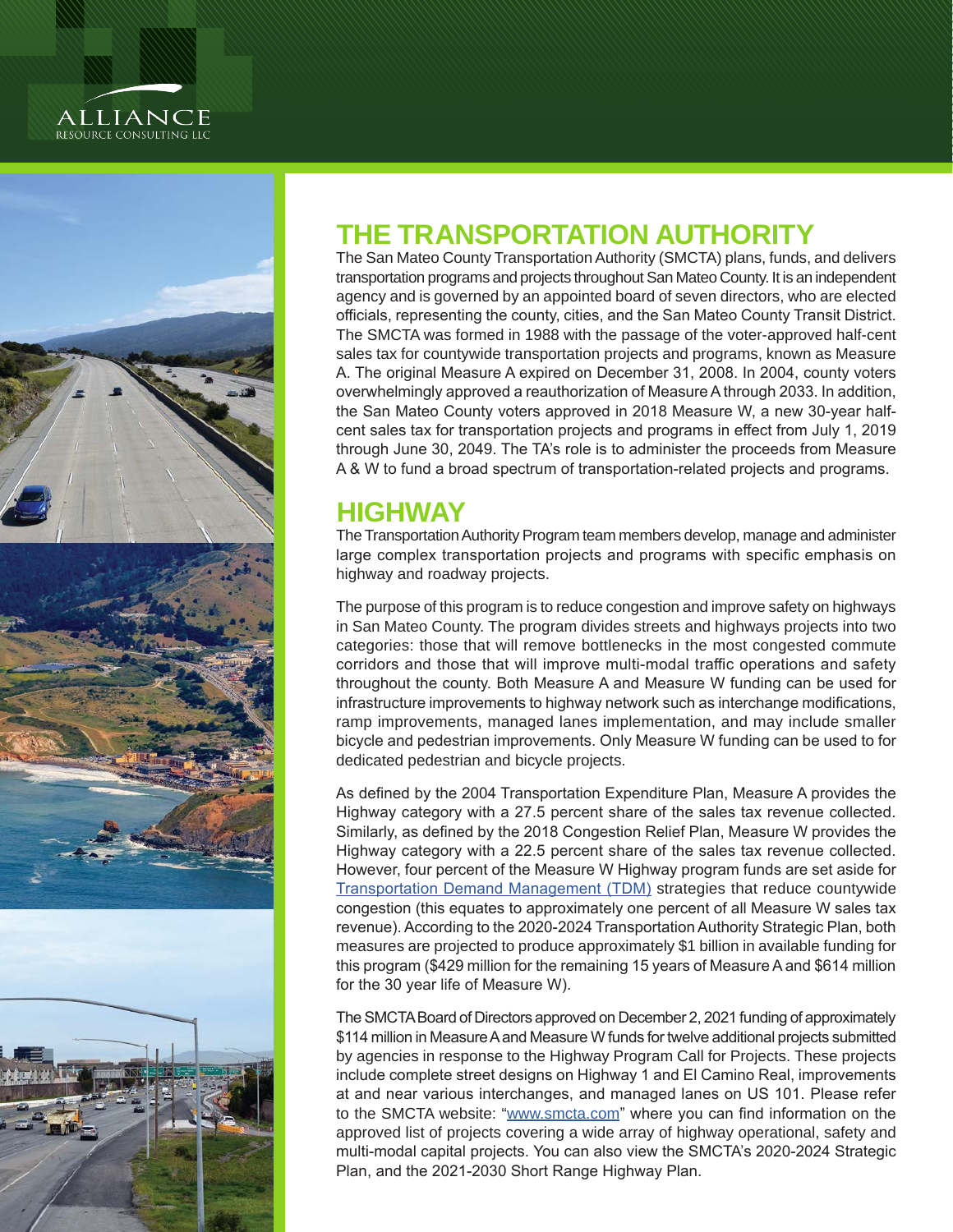### **SENIOR PROJECT MANAGER AND PROJECT MANAGER**

San Mateo County Transportation Authority

### **THE OPPORTUNITIES**

The TA actively seeks candidates for consideration for the Senior Project Manager and the Project Manager positions to join the Highway team. The Senior Project Manager reports to the Deputy Director, Transportation Authority Program with the Project Manager reporting to the Senior Project Manager.

Functions of the Senior and Project Manager positions include:

- Responsible for the management of scope, schedule, budget and quality control of assigned large complex capital projects through all phases of project development (e.g., planning, environmental, design, procurement and construction).
- Assign and manage the work of a team of consultants in support of the delivery of capital projects and in alignment with the goals and core principles of the Measure A and W programs.
- Support the development and implementation of the SMCTA Highway Program and prepare staff reports and make recommendations for funding, projects selection, and project delivery items before the SMCTA Board of Directors and the Citizen Advisory Committee.
- Manage tracking and regular reporting for capital projects, including program progress and financial status.
- Act as liaison with internal and external stakeholders (such as Samtrans, Caltrans, C/CAG, San Mateo County, and different cities within the county), for SMCTA capital projects.

Additional duties for both positions include:

- Present assigned SMCTA projects at project and community meetings, and at public hearings.
- Prepare staff reports and presentations for the Board of Directors and Citizen Advisory Committee on assigned projects.
- Develop requests for proposals that include scope of work and independent cost estimates to solicit consultant proposals.
- Perform project management duties including: Develop scope of work, prepare and review cost estimates, monitor project schedules and budgets, monitor work in progress and produce reports on status, approve; authorize; negotiate and execute contract changes, review consultant invoices and process payments.
- Provide oversight of capital projects that are SMCTA funded and locally administered and ensure that recipients of SMCTA funds comply with policies and procedures.
- Investigate, negotiate and resolve project issues.
- Conduct peer review of various project planning, environmental and design documents.
- Work collaboratively with projects stakeholders to represent the SMCTA in regional transportation efforts.
- Perform all job duties and responsibilities in a safe manner to protect oneself, fellow employees and the public from injury or harm. Promote safety awareness and follow safety procedures in an effort to reduce or eliminate accidents.

### **THE IDEAL CANDIDATES**

The ideal candidates for both the Senior Project Manager and the Project Manager will be outstanding transportation project managers. These candidates will have a background in engineering or planning in the transportation field. The ideal candidates will thrive in an open and flexible work environment. In addition, they will be effective communicators and update the team and Deputy Director in a timely and responsible manner.

#### *Education, Experience and Certifications*

**Minimum Qualifications:** Sufficient education, training and experience to demonstrate the knowledge and ability to successfully perform the essential functions of the positions. Development of the required knowledge and abilities is typically obtained through but not limited to: